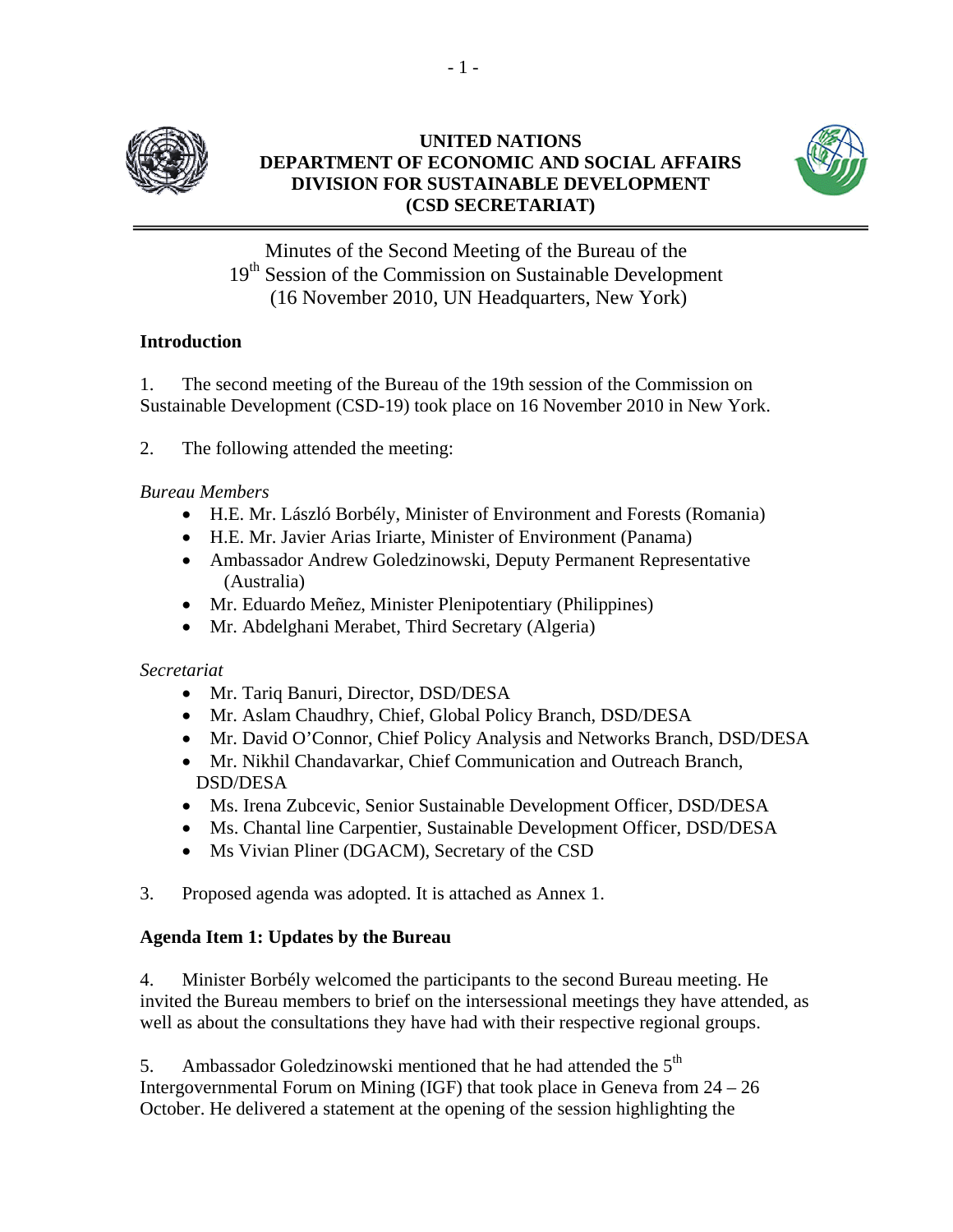importance of mining agenda during the forthcoming CSD-19 session. While appreciating the assistance received from the DSD, he noted that the presentation made by the DSD set a very positive tone for discussions at the Forum. The Forum discussed a paper on sustainable mining practices in the last five years which will soon be released by the IGF. The paper does not set an ambitious agenda; instead it documents sustainable practices in mining, necessity for capacity building, ways of dealing with downstream consequences of mining, as well as technical aspects such as abandoned and orphaned mines. Malawi being the current Chair of IGF will submit this paper to CSD-19. Regarding consultations with his regional group, Amb. Goledzinowski mentioned that he had shared all necessary documentation with the group but received very little feedback implying that the group is satisfied with the preparations for CSD-19.

6. Mr. Meñez briefed about the Senior Expert Group Meeting on Sustainable Development of Lithium Resources in Latin America: Emerging Issues and Opportunities which he attended from  $10 - 11$  November in Santiago, Chile. He delivered opening remarks outlining the activities of the Bureau. He stated that this meeting was not only relevant for transport where lithium is used in hybrid vehicles, but for other CSD-19 themes as well. Sustainable development of Lithium resopurces has implications for recycling, SCP and waste management. Outcome of the meeting will be in the form of a draft set of conclusions which will be released soon and presented at CSD-19. While he received relatively little feedback from his group on the preparations of CSD-19, he availed the opportunity to discuss CSD-19 agenda with the relevant national authorities of his country (Philippines) who are preparing for active participation in both IPM and CSD-19. In relation to the themes of the current cycle, he added the relevance of a number of resolutions currently being negotiated by the Second Committee under sustainable development agenda item.

7. Mr. Banuri informed about the  $5<sup>th</sup>$  Meeting of the Regional EST (Environmentally Sustainable Transport) Forum in Asia, which was held from 23 – 25 August 2010 in Bangkok, Thailand organized jointly by the Ministry of Environment of Japan, United Nations Centre for Regional Development (UNCRD), Ministry of Natural Resources and Environment of Thailand, and United Nations Economic and Social Commission for Asia and the Pacific (UN ESCAP). The outcome – Bangkok Declaration for 2020 will be officially submitted to CSD-19 by the Government of Thailand.

8. Minister Borbély emphasized the importance of making all documentation related to intersessional and other relevant meetings available to the Member States in order for them to be fully informed and prepared as we move towards CSD-19.

# **Agenda item 2: Updates by the Secretariat**

9. *Status of preparation of Secretary-General's reports*: Mr. Chaudhry reported that drafting of the SG reports for all themes is progressing satisfactorily and in accordance with the schedule. Advanced unedited versions will be available on the CSD-19 website at the end of December 2010 or the first week of January 2011. Bureau's attention was drawn to important issues emerging from the analysis of SG reports, especially those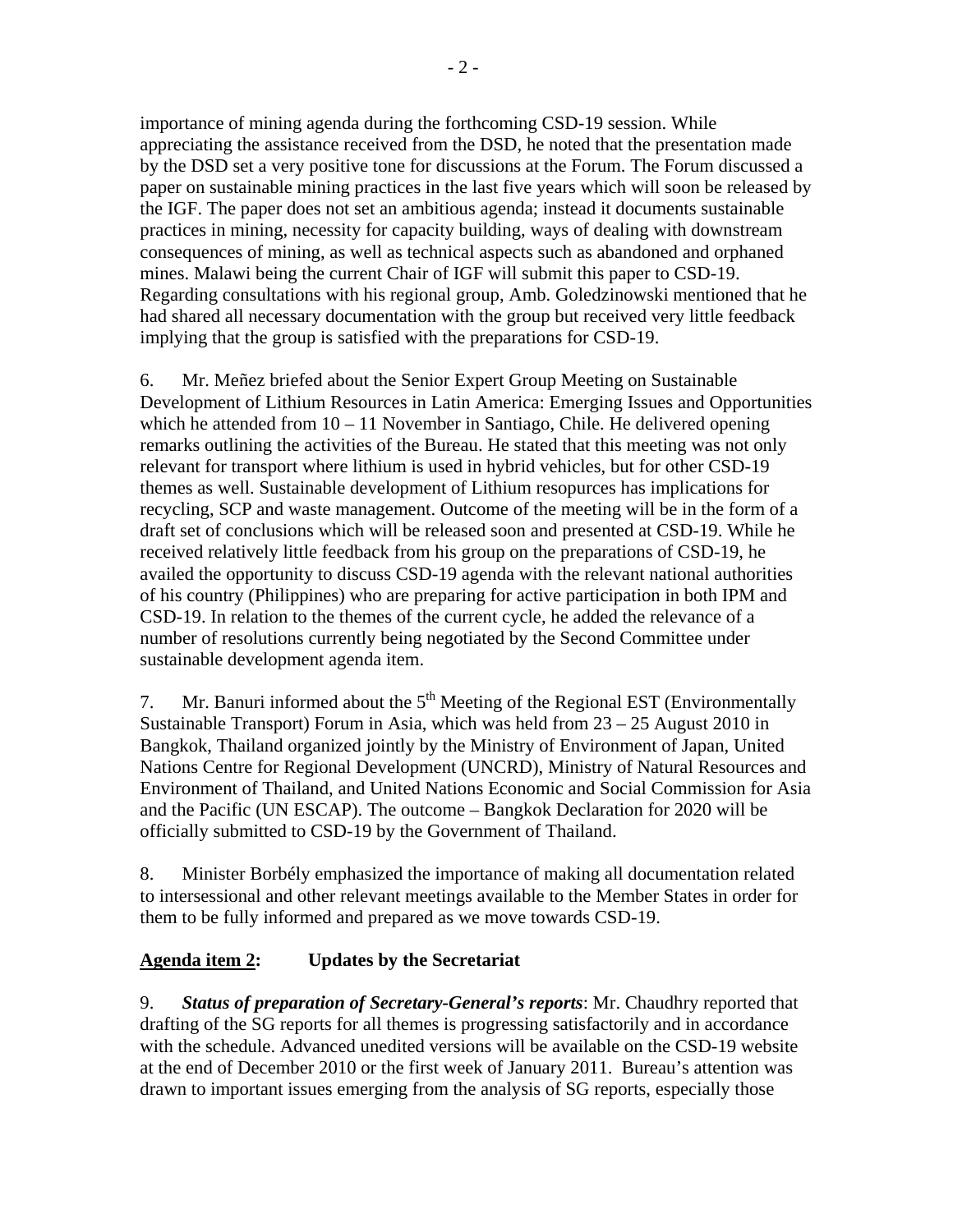which will be subject to extensive negotiations at CSD-19. Mr. Chaudhry suggested that Bureau may consider sharing the list of these issues with their regional groups to gain a better understanding of groups' positions on various issues. Minister Borbély concurred with this idea and requested the Secretariat to prepare in due course an "Issue Paper" highlighting the important, as well as the potentially sensitive issues. The Bureau members will then share it with their respective constituencies.

10. *Revised organization of work for the IPM (See Annex 2)*: Mr Chaudhry pointed out the only one change that was made in the organization of work. This change refers to organizing an additional multistakeholder dialogue on the first half of last day on "expectations from CSD-19 within the context of Rio+20" given the apparent linkages between the themes of current cycle and green economy. After some discussion, the revised organization of work was adopted.

11. *Short-list of panellists being contacted for the IPM*: The Bureau was informed that all panellists on the list have been contacted to determine their availability, and that more than half of them have already indicated their acceptance. In response to a suggestion for ensuring balance in regional representation and in between North-South experts, the Secretariat mentioned that proposed panellists were chosen using these criteria, and invited the Bureau members to provide additional names of experts, if they wish so. Minister Borbély proposed not to invite more than 3 panellists for each thematic session so that sufficient time could be allocated for discussion among the Member States. Bearing the above in mind, the list of panellists was approved.

# **Agenda item 3: Presentation on Sustainable Consumption and Production Patterns- SCP (**See Annexes 3, 4 and 5)

12. Ms. Carpentier made a presentation (Annex 5) that was divided into two parts. The first part of the presentation was on SCP and its importance, including evolution of SCP agenda and major challenges to consider in the context of CSD-19. The second part of the presentation dealt with the High-Level intersessional meeting on SCP in Panama. She framed the discussion on SCP in line with the principle of common but differentiated responsibilities. The meeting was reminded about previous intergovernmental decisions on SCP, namely in CSD-2 in 1994, and that SCP has been subject to discussion in each session as a cross-cutting issue since the adoption of the multi-year work programme in CSD-11.

13. Reporting on the progress achieved in advancing the SCP agenda, Ms. Carpentier enumerated efforts made to reduce energy and material intensities; expansion of guidelines for consumer protection to include SCP; establishment of National Cleaner Production Centers; better and shared knowledge on buildings and construction, product standards, procurement, sustainable tourism, and education; broadly identified regional priorities; as well as identification of some programs that could be scaled up. The list of continuing challenges included producing adequate supply of goods and services for everyone while putting less pressure on ecosystems; delinking economic and social well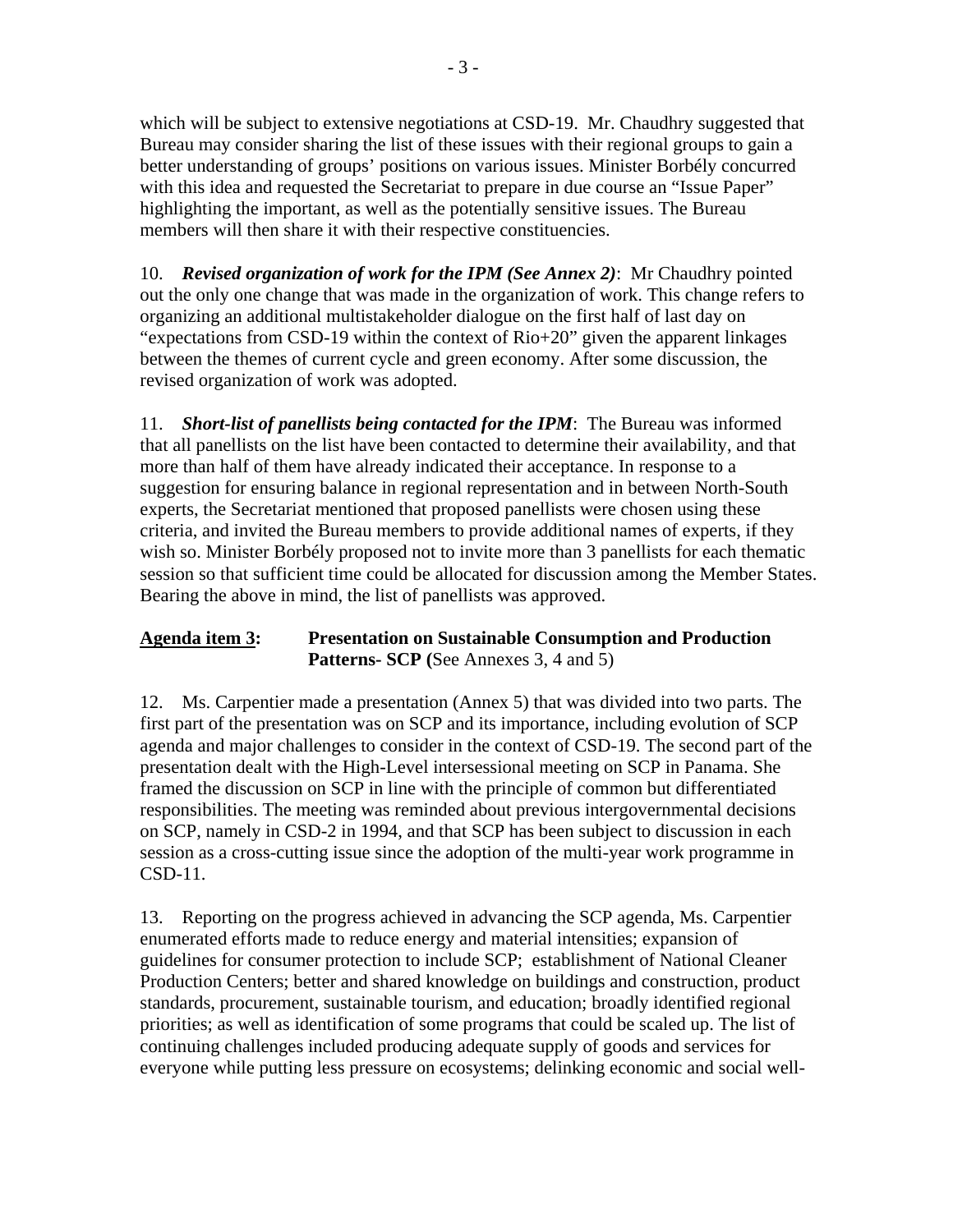being from environmental degradation; and making possible upward convergence of living standards together with downward convergence of ecological footprints.

14. The High-Level intersessional meeting in Panama will target to achieve the following objectives: broad understanding of the main features of and main functions to be served by a 10YFP on SCP; enhanced understanding of the usefulness and relevance of different organizational models for the design of a 10YFP; emerging consensus on the key structural elements of a 10YFP; concrete suggestions on the means of implementation to ensure adequate and sustainable resources for programme implementation under the 10YFP. The meeting will also contribute towards strengthening the technical capacity of participants for providing inputs to the formulation of a coherent and effective 10YFP at the CSD-19.

15. DSD/DESA in cooperation with UNEP is preparing two background documents for the meeting. These documents will be ready by mid-December and will be made available on the CSD-19 website. One paper evaluates the six potential institutional arrangements for the 10YFP against a pre-established criterion, while the other aims to present a compilation of programs with potential for scaling up. Member States, UN system and Major Groups have been invited to submit such programs; and a template for this purpose has already been placed on the CSD-19 website.

16. The Bureau noted that SCP is an important cross-cutting issue. Progress on SCP agenda is an absolute necessity for advancing sustainable development, thus this session can provide important contributions to Rio+20 conference and its preparatory process. The Chair underlined the importance of the two background documents since these would provide the main ingredients to the 10YFP and basis for discussion at the intersessional meeting in Panama. The Chair encouraged the Bureau members to engage in consultations with their regional groups and reach out to other stakeholders to prepare grounds for meaningful negotiations during CSD-19. In this regard, he called for the preparation of a non-paper on 10YFP that could serve as basis for discussions with the regional groups. He requested the Secretariat to organize briefings for groups so that Member States are well informed about the contents of the two background documents and what we intend to achieve at the Panama meeting. He further underscored the importance of ensuring good preparation of documentation and the meetings ahead and counted on effective inter-agency cooperation in this regard.

# **Agenda item 4: Discussion on Intersessional Meetings**

17. Mr. Chandavarkar informed the Bureau about two remaining intersessional meetings on waste management, one in Rabat, Morocco, that will take place from 25 – 26 November and the other one in Japan in mid-February 2011 with exact dates to be confirmed. The Morocco meeting will bring together 50 practitioners from African countries who will discuss ways and means to address waste management challenges with emphasis on e-waste and municipal waste, including the usefulness of 3R approach and looking upon waste as a resource. The outcome document will be in the form of a Chair's summary as well as a Rabat Declaration highlighting policy options and way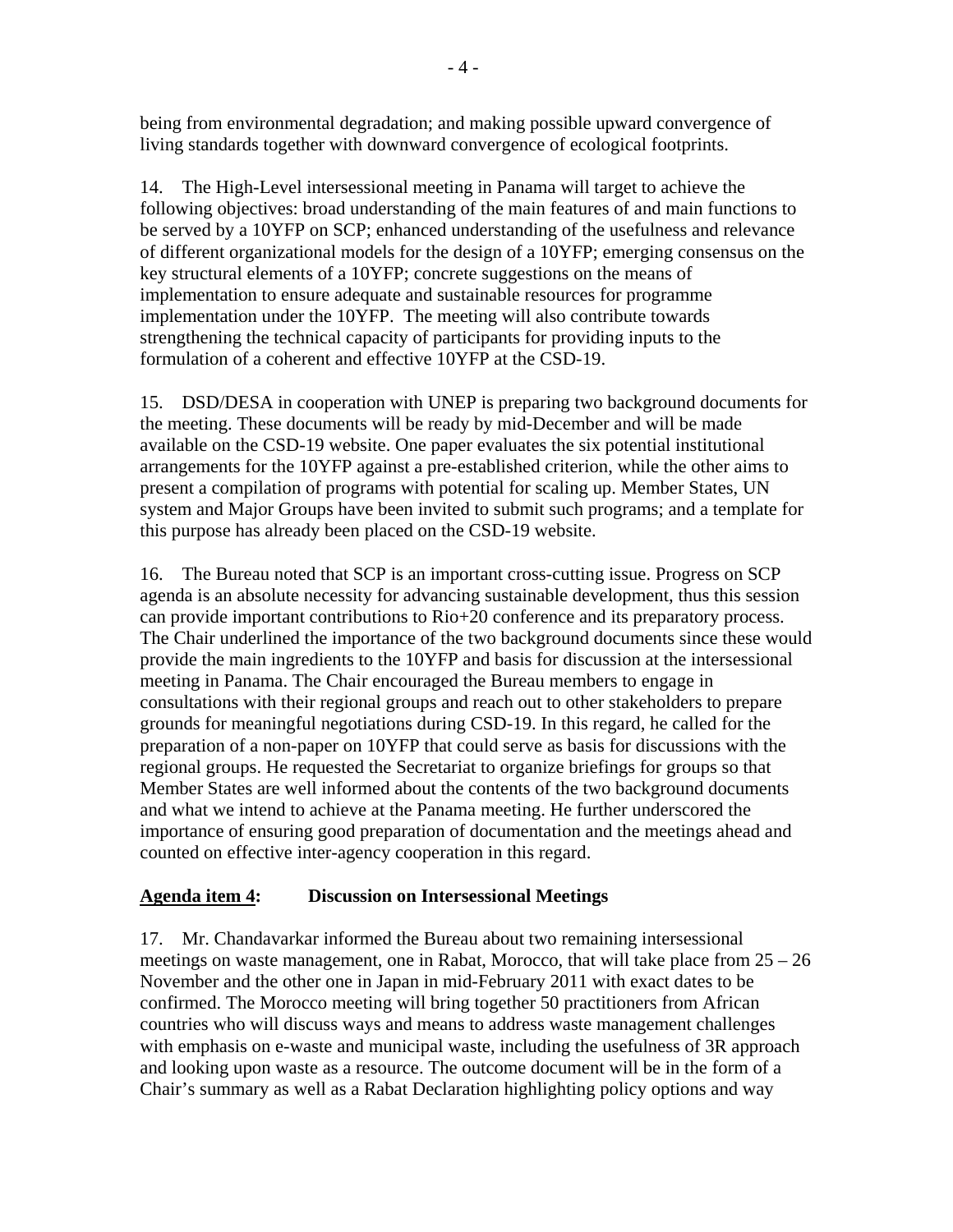forward for sustainable waste management (See Annex 6) The meeting in Japan will particularly look at building partnerships with civil society and private sector in this area.

18. Given the importance of SCP meeting in the context of CSD-19, Minister Borbély encouraged all Bureau members to attend this meeting. To raise the profile and encourage attendance to the meeting, he proposed that a letter of invitation signed both by him as the Chair and Minister Arias Iriarte as the Vice-Chair and host of the meeting be sent to all participants, following the invitations already sent out by DSD/DESA and UNEP.

19. Minister Borbély informed that he will attend the intersessional meeting in Japan as well as the meeting of the UNEP Governing Council, both in February 2011.

# **Agenda item 5: Other Business**

20. *Proposal for division for work among the Bureau members (Annex 7)***:** The Secretariat presented the proposal for the division of work among Bureau members. The proposal identified responsibilities for chairing different thematic sessions during the IPM as well as for activities pertaining to the Partnerships, Major Groups and the Learning Centre. The Bureau accepted the proposal. Ms. Pliner explained to the Bureau that her office will prepare speaking notes for each Bureau member in the UN language of his choice for the session(s) to be chaired by the respective member.

21. *Next Bureau meeting*: Minister Borbély proposed to hold a Bureau meeting on the margins of the SCP meeting in Panama. The meeting will be scheduled in two parts. The first part will take place prior to the start of the intersessional meeting, while the second part can be programmed after the formal closing of the intersessional meeting. This proposal was agreed in principle.

22. *Other issues, if any***:** Mr. Chaudhry brought to the Bureau's attention that a briefing for IPM needs to be scheduled in January 2011 for all delegations. The briefing could be led by the most senior Bureau member present in New York. The Secretariat was asked to proceed with the necessary arrangements.

# **Summary of Key Decisions and Next Steps**

- The organization of work and list of panellists for IPM were approved.
- The division of work among Bureau members was agreed.
- The Secretariat to prepare an "Issue Paper" highlighting important and contentious issues related to the themes of the current cycle.
- The Bureau members to share this "Issue Paper" with their respective regional groups to seek feedback on these issues.
- Letters of invitation for the Panama meeting to be sent jointly by the CSD-19 Chair and Vice-Chair Panama.
- The Bureau to prepare a non-paper on key elements of 10YFP and to use it for mobilizing political support for the 10YFP.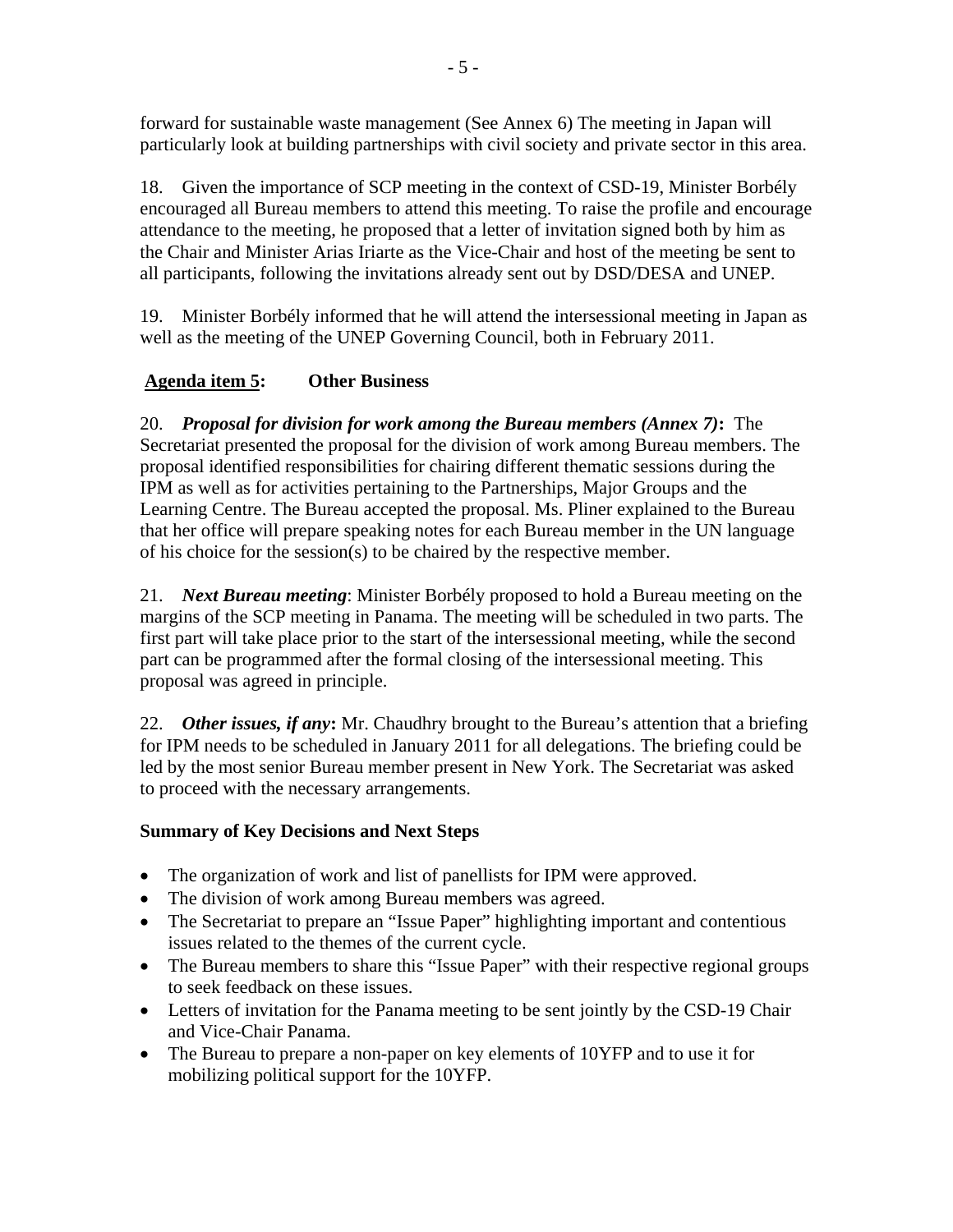- Secretariat to make arrangements for briefing of delegates by the Bureau on the preparations of IPM and CSD-19.
- Next Bureau meeting will take place at the margins of Panama intersessional meeting.

#### **Annexes:**

Annex 1: Agenda of the meeting

Annex 2: Adopted organization of work of IPM

Annex 3: Provisional agenda for High-level meeting on SCP in Panama

Annex 4: Concept note for High-level meeting on SCP in Panama

Annex 5: Sustainable production and consumption – power point presentation

Annex 6: Concept note on intersessional meeting in Morocco on waste management

Annex 7: Division of work among the Bureau members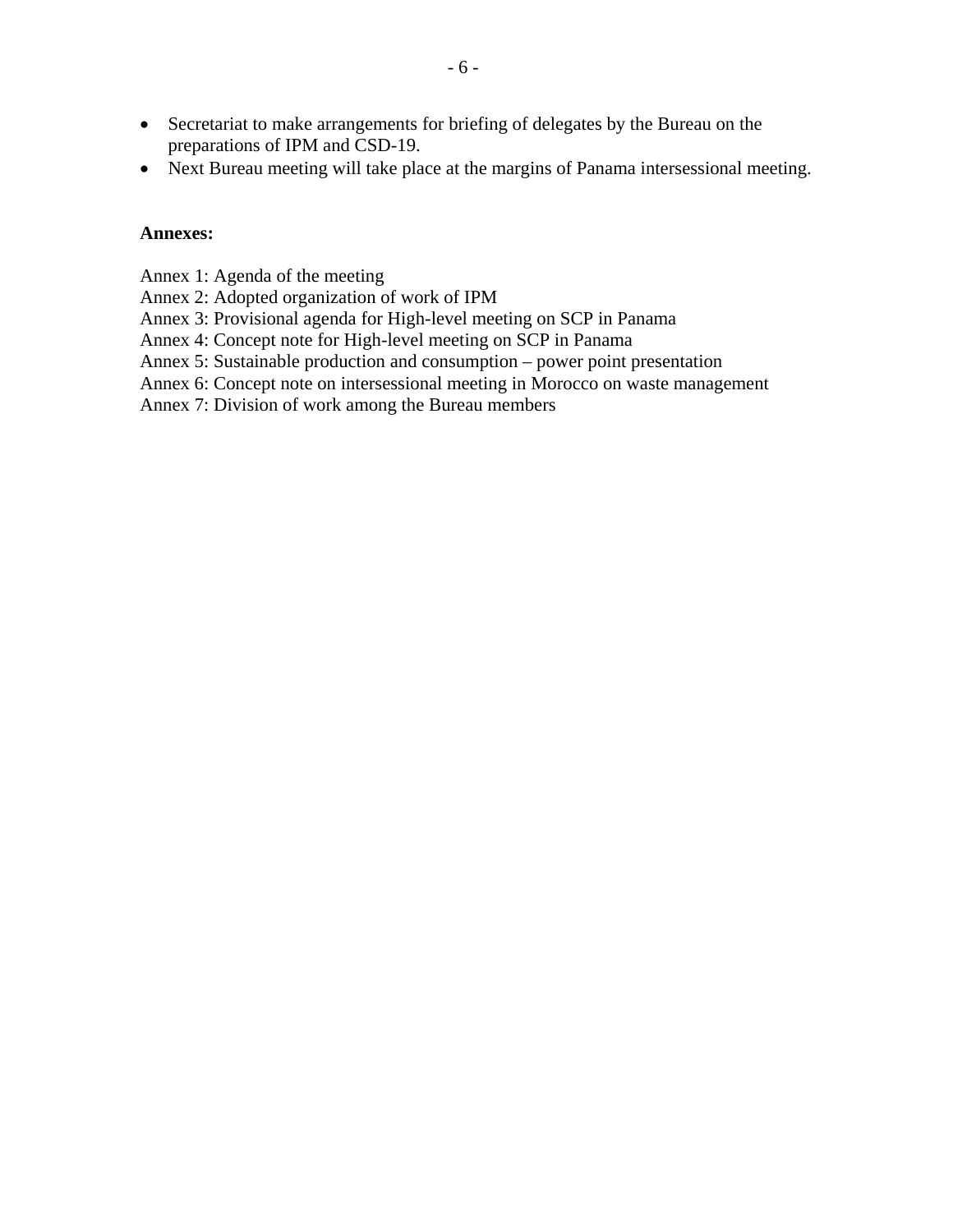## **ANNEX-1 AGENDA OF THE SECOND MEETING OF THE BUREAU OF THE 19TH SESSION OF THE COMMISSION ON SUSTAINABLE DEVELOPMENT**

| DATE: | 16 November 2010                                             |
|-------|--------------------------------------------------------------|
|       | TIME: $10:00$ am to 1:00 pm                                  |
|       | VENUE: Conference Room, 23rd Floor, Two United Nations Plaza |
|       | (DC-2 Building), New York                                    |

### **Adoption of the agenda**

**Agenda item 1: Updates by the Bureau Members** 

#### **Agenda item 2: Updates by the Secretariat**

- (i) Status of preparation of Secretary-General's reports
- (ii) Revised organization of work for the IPM
- (iii) Short-list of panellists being contacted for the IPM

## **Agenda item 3: Presentation on Sustainable Consumption and Production Patterns- SCP**

**Agenda item 4: Discussion on Intersessional Meetings** 

#### **Agenda item 5: Other Business**

- (i) The Chair will invite the Secretariat to present a proposal for division for work among the Bureau members
- (ii) Discussion on next Bureau meeting
- (iii) Other issues, if any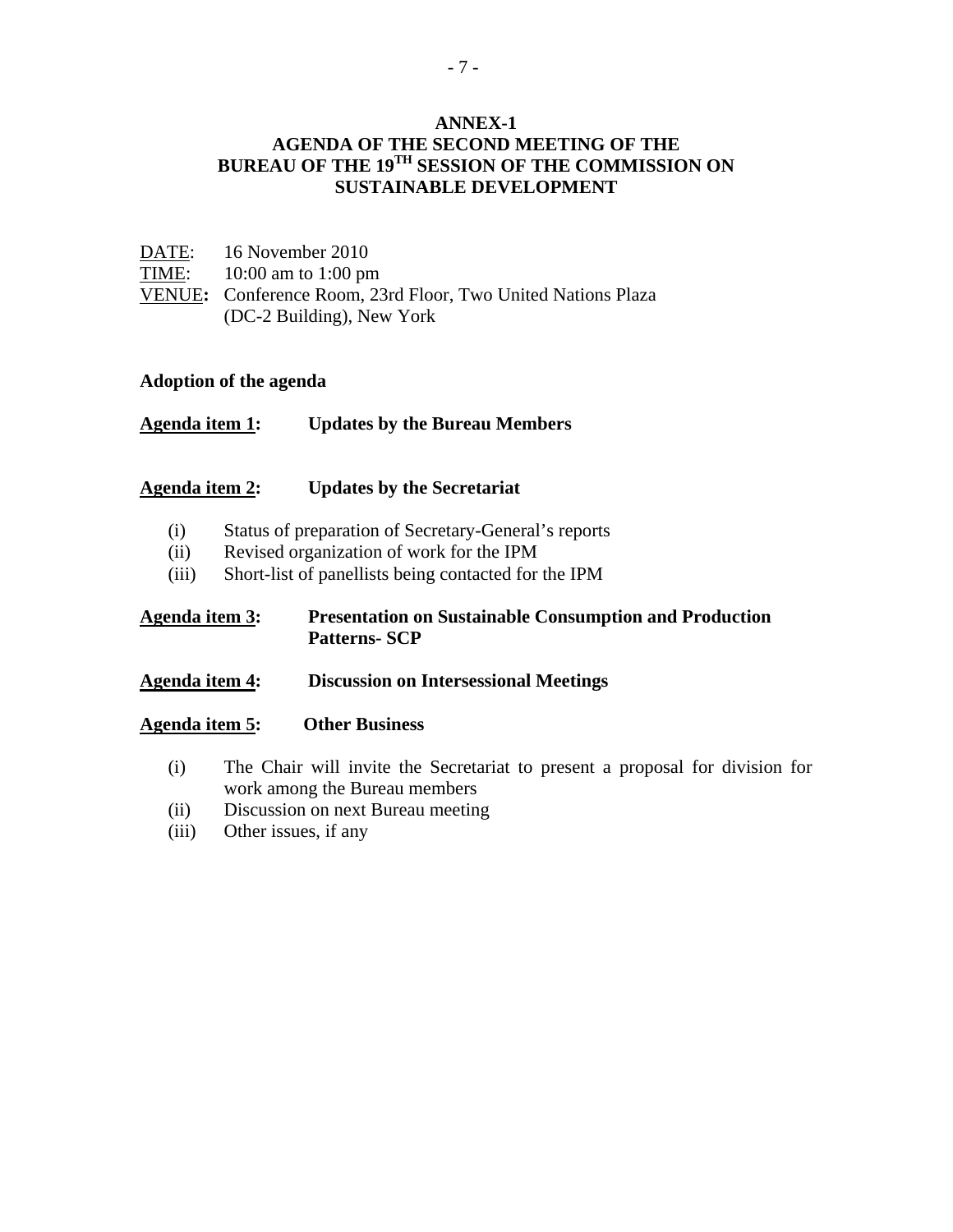## **ANNEX-2 CSD-19 Intergovernmental Preparatory Meeting Provisional Organization of Work**

|                   | <b>Monday</b>                        | <b>Tuesday</b>                 | Wednesday                                 | <b>Thursday</b>                    | Friday                                     |
|-------------------|--------------------------------------|--------------------------------|-------------------------------------------|------------------------------------|--------------------------------------------|
|                   | 28 February 2011                     | 01 March 2011                  | 02 March 2011                             | 03 March 2011                      | 04 March 2011                              |
| AM                | Plenary                              | Plenary                        | Plenary                                   | Plenary                            | Plenary                                    |
|                   | Opening of the IPM<br>$\blacksquare$ |                                |                                           |                                    | Multistakeholder Dialogue I                |
|                   | Adoption of the agenda<br>٠          | <b>Transport</b>               | <b>Waste Management</b>                   | SCP                                | $10:00 - 11:30$ am                         |
|                   | and organization of work             |                                |                                           |                                    | Advancing the                              |
| $10:00$ am        | Reporting on<br>$\blacksquare$       | Policy options to address      | Policy options to address                 | Policy options to address          | Implementation of                          |
| to $1:00$         | intersessional meetings              | barriers and constraints,      | barriers and constraints,                 | barriers and constraints,          | Sustainable Development                    |
| pm                | Group statements                     | taking into account lessons    | taking into account lessons               | taking into account lessons        | (Themes of CSD-18/19)                      |
|                   | <b>Statements by Regional</b>        | learned and best practices     | learned and best practices                | learned and best practices         | Cluster)                                   |
|                   | Commissions                          |                                |                                           |                                    | Multistakeholder Dialogue II               |
| $CR-1$            | Statements by Major<br>۰.            | Introduction of SG report<br>٠ | Introduction of SG report                 | Introduction of SG report          | $11:30$ am $-1:00$ pm                      |
|                   | Groups                               | Panel discussion               | Panel discussion<br>$\blacksquare$        | Panel discussion<br>$\blacksquare$ | <b>Expectations from CSD-19</b>            |
|                   |                                      | Interactive discussions        | Interactive discussions                   | Interactive discussions            | within the context of Rio+20               |
| <b>PM</b>         | Plenary                              | Plenary                        | Plenary                                   | Plenary                            | Plenary                                    |
|                   |                                      |                                |                                           |                                    | $3:00 \text{ pm}$                          |
|                   | <b>SIDS</b>                          | <b>Chemicals</b>               | <b>Mining</b>                             | Interlinkages and                  |                                            |
|                   |                                      |                                |                                           | <b>Cross-cutting Issues</b>        | Distribute Chair's Draft<br>$\blacksquare$ |
|                   | Policy options to address            | Policy options to address      | Policy options to address                 | Policy options to address          | <b>Negotiating Text</b>                    |
| $3:00$ to         | barriers and constraints,            | barriers and constraints,      | barriers and constraints,                 | barriers and constraints,          |                                            |
| $6:00 \text{ pm}$ | taking into account lessons          | taking into account lessons    | taking into account lessons               | taking into account lessons        | $5:00 \text{ pm}$                          |
|                   | learned and best practices           | learned and best practices     | learned and best practices                | learned and best practices         |                                            |
|                   |                                      |                                |                                           |                                    | Introduce Chair's Draft                    |
| $CR-1$            | Introduction of SG report<br>٠       | Introduction of SG report<br>٠ | Introduction of SG report                 | Introduction of SG report          | Negotiating Text and                       |
|                   | Panel discussion                     | Panel discussion               | Panel discussion<br>$\blacksquare$        | Panel discussion<br>$\blacksquare$ | invite factual comments                    |
|                   | Interactive discussions              | Interactive discussions<br>п.  | Interactive discussions<br>$\blacksquare$ | Interactive discussions<br>п       | Adoption of the report of<br>п             |
|                   |                                      |                                |                                           |                                    | <b>IPM</b>                                 |

#### **Notes:**

1. Interactive discussions will be led off by panellists consisting of 2-3 experts with experience in implementation, focusing on policy options and possible actions to expedite implementation, taking into account lessons learned and best practices.

2. Interventions by delegations during interactive discussions should avoid restating problems and barriers and highlight solutions and the way fo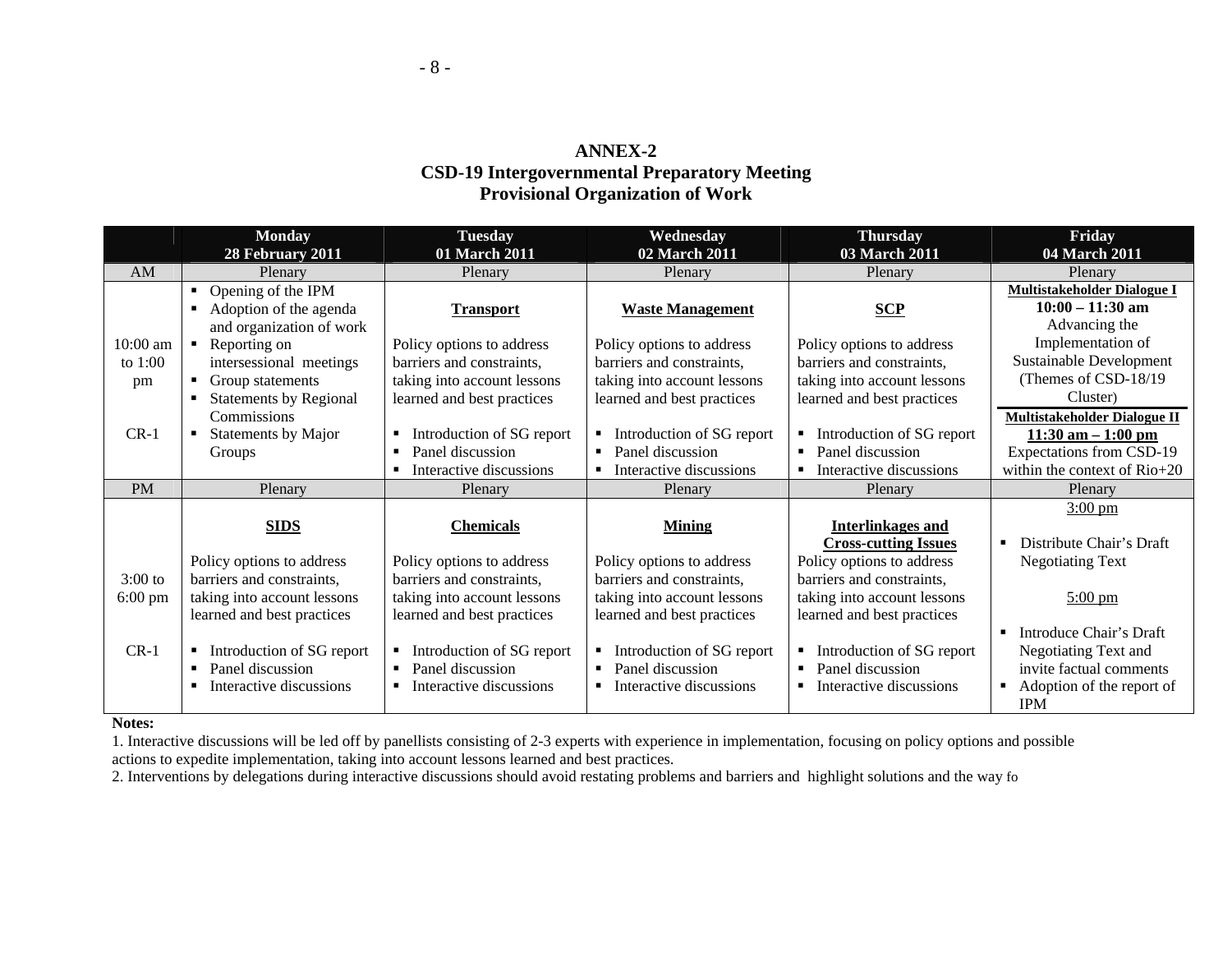## **ANNEX-3**

## **High-Level CSD Intersessional Meeting on a 10-Year Framework of Programmes on Sustainable Consumption and Production**

### **13-14 January 2011 Panama City, Panama**

### **Provisional Agenda**

### **Wednesday, 12 January 2011 – unofficial part**  Global Major groups and multistakeholder forum (TBC)

| Thursday, 13th January 2011    |                                                                                                                                                                                                                                                                                   |  |  |  |  |
|--------------------------------|-----------------------------------------------------------------------------------------------------------------------------------------------------------------------------------------------------------------------------------------------------------------------------------|--|--|--|--|
| <b>Opening Session</b>         |                                                                                                                                                                                                                                                                                   |  |  |  |  |
| Introduction and stage setting |                                                                                                                                                                                                                                                                                   |  |  |  |  |
| 09:00-09:20                    | - Welcome Remarks by H.E. Mr. Javier Arias Iriarte, Administrator<br>General of the National Environmental Authority of Panama and Vice-<br>Chair of CSD19<br>- Opening Remarks by H.E. Mr. Làszlo Borbély, Minister of<br>Environment and Forestry of Romania and Chair of CSD19 |  |  |  |  |
| 09:20-09:30                    | Objectives of the intersessional meeting and roadmap to CSD 19 by Mr.<br>Tariq Banuri, Director of the Division for Sustainable Development,<br>DESA, United Nations                                                                                                              |  |  |  |  |
| 09:30-09:40                    | Follow-up from the Marrakech Process: Opportunities for CSD 19 by<br>Sylvie Lemmet, Director, Division of Technology, Industry and<br>Economics, UNEP                                                                                                                             |  |  |  |  |
| 09:40-9:55                     | Vision, Goals and Objectives of the 10YFP by H.E. Mr. Làszlo Borbély,<br>Chair of CSD-19                                                                                                                                                                                          |  |  |  |  |
| $9:55-11:00$                   | Plenary discussion regarding the Vision, goals and objectives of the<br>10YFP                                                                                                                                                                                                     |  |  |  |  |

11:00-11:15: Coffee Break

Session 1

Potential structure of the 10YFP: Reviewing existing models (e.g. SAICM, Marrakech,

MDGs) against identified criteria

Co-chairs: Country a, country b

- 11:15 -11:35: Presentation of comparative assessment based on the models against identified criteria,
	- by UNDESA and UNEP (Background documents 1 and 2)
- 11:35 -12:55: Parallel roundtables on models and best fit for the 10YFP
- 12:55 -13:25: Reporting from roundtables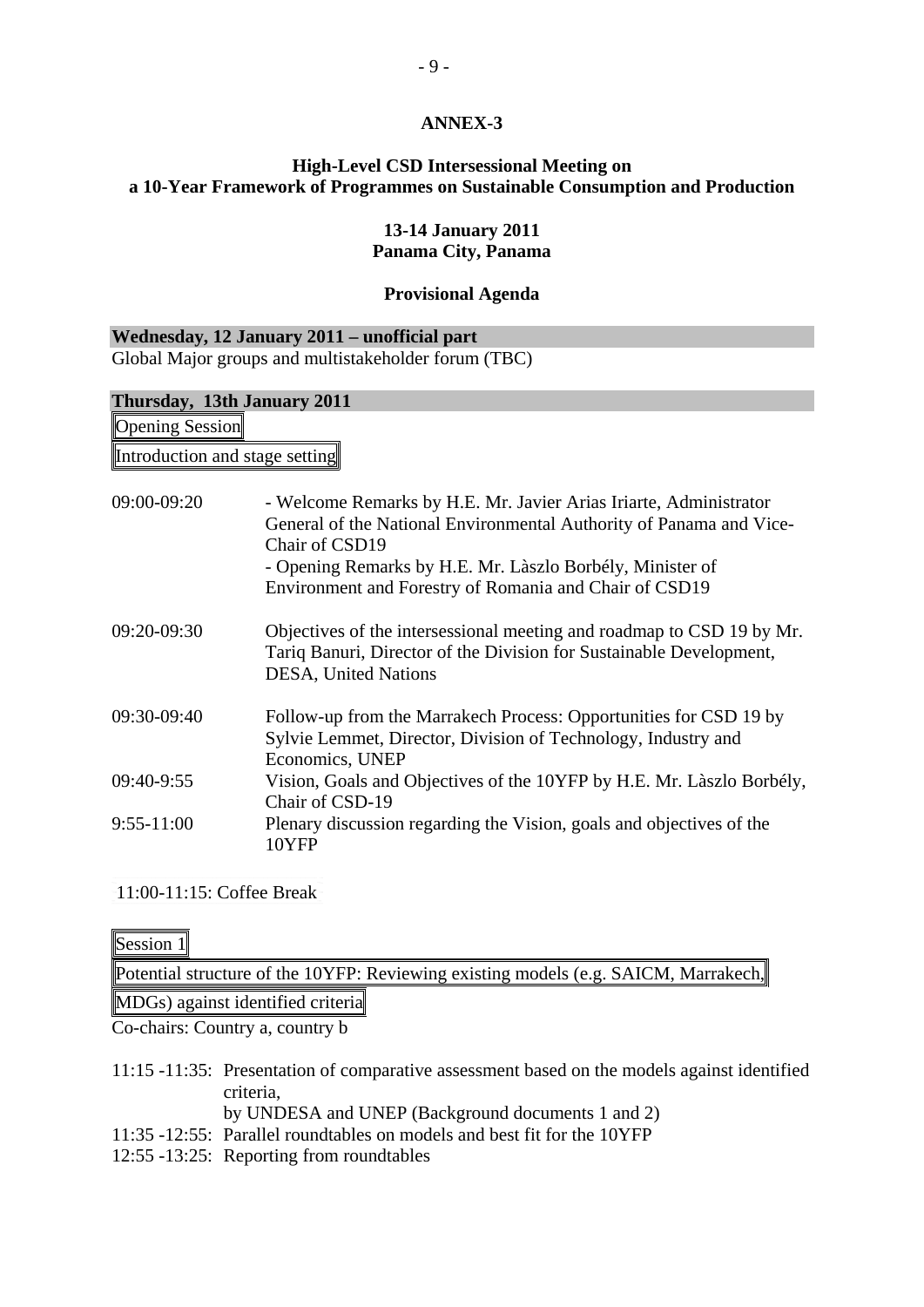13:25-14:45: Lunch

14:45-15:45: Plenary discussion on the structure of 10YFP

# Session 2

Potential structure of the 10YFP: Reviewing existing models against identified criteria

Co-chairs: Country c, country d

15:45 -16:00: Presentation of comparative assessment based on the models against identified criteria, by UNDESA and UNEP (Background documents 1 and 2) 16:00 -17:15: Parallel roundtables on models and best fit for the 10YFP

17:15-17:30: Coffee Break

17:30-18:00: Reporting from roundtables

Conclusion of day one 18:00-19:15 Optional side events 19:30 - Reception hosted by Panama

# **Friday, 14th January 2011**

Session 3

Potential programmes to be included in the 10YFP

Co-chairs: Country e, country f

09:00-09:20 Presentation of thematic programmes based on programmes received from Member States, UN Agencies, and Major Groups, by one representative each from regional organizations and Member States (Background document 3) 09:20-10:45 Parallel roundtables on potential programmes to be included in the 10YFP

10:45-11:00: Coffee Break

# Session 4

Potential programs to be included in the 10YFP - continued

Co-chairs: Country g, country h

- 11:00-11:20 Presentation of thematic programmes based on programmes received from Member States, UN Agencies, and Major Groups, by UNEP and one Major Group representative (Background document 3)
- 11:20-13:00 Parallel roundtables on potential programmes to be included in the 10YFP

13:00-14:15: Lunch - Keynote speaker

14:15-15:15: Reporting from roundtables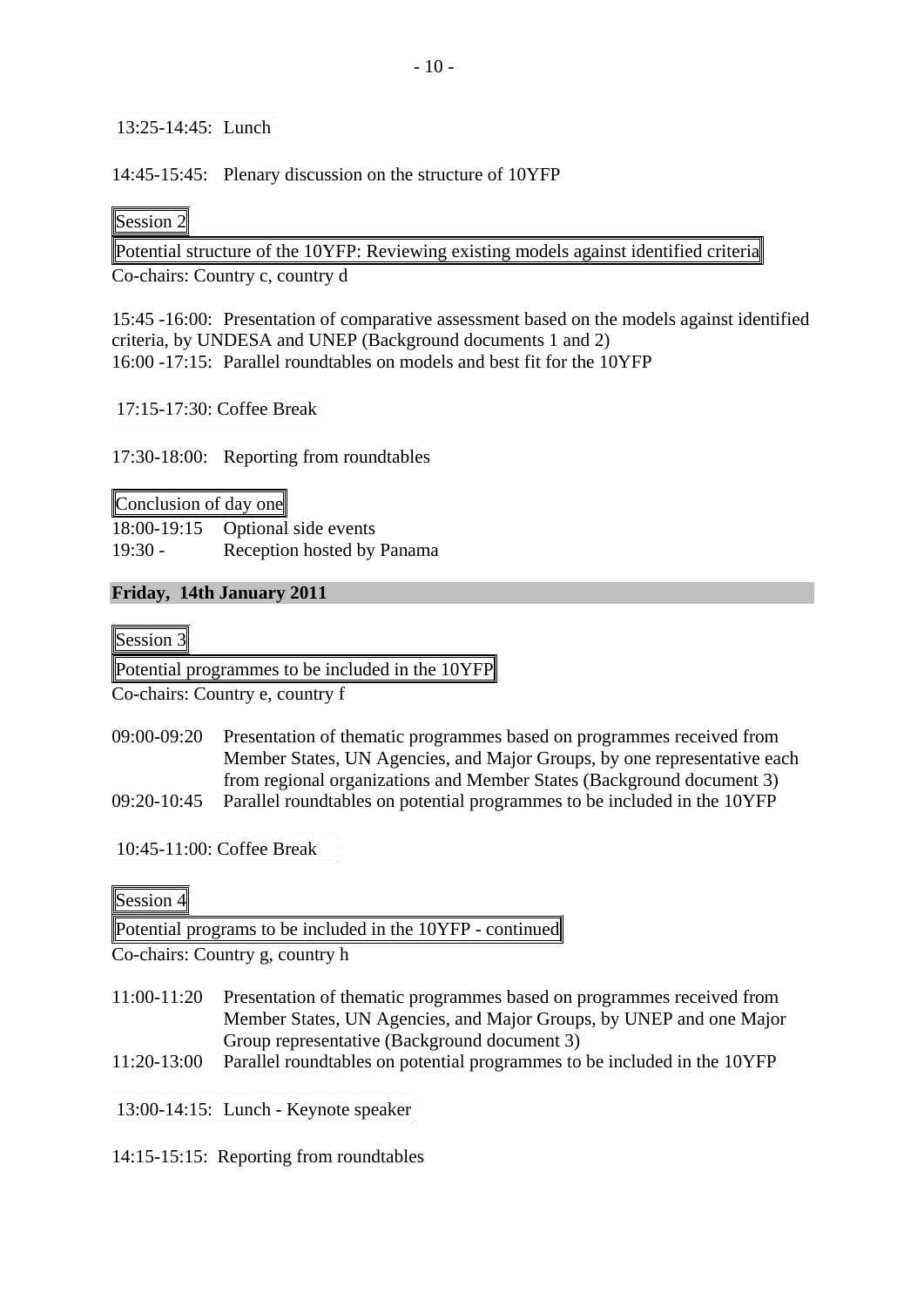Session 5

Putting the pieces together

Co-chairs: Country i, country j

15:15–15:30 Summary of discussion: bringing the structure of the 10YFP and the programmes together

15:30–17:00 Plenary discussion on an effective 10YFP: means of implementation and of monitoring progress

17:00-17:15: Coffee Break

Concluding session

17:15-17:30 Progress so far: can do, might do, and to do, by H.E. Mr. Javier Arias Iriarte 17:30-18:00 Way forward and concluding remarks, by H.E. Mr. Làslo Borbély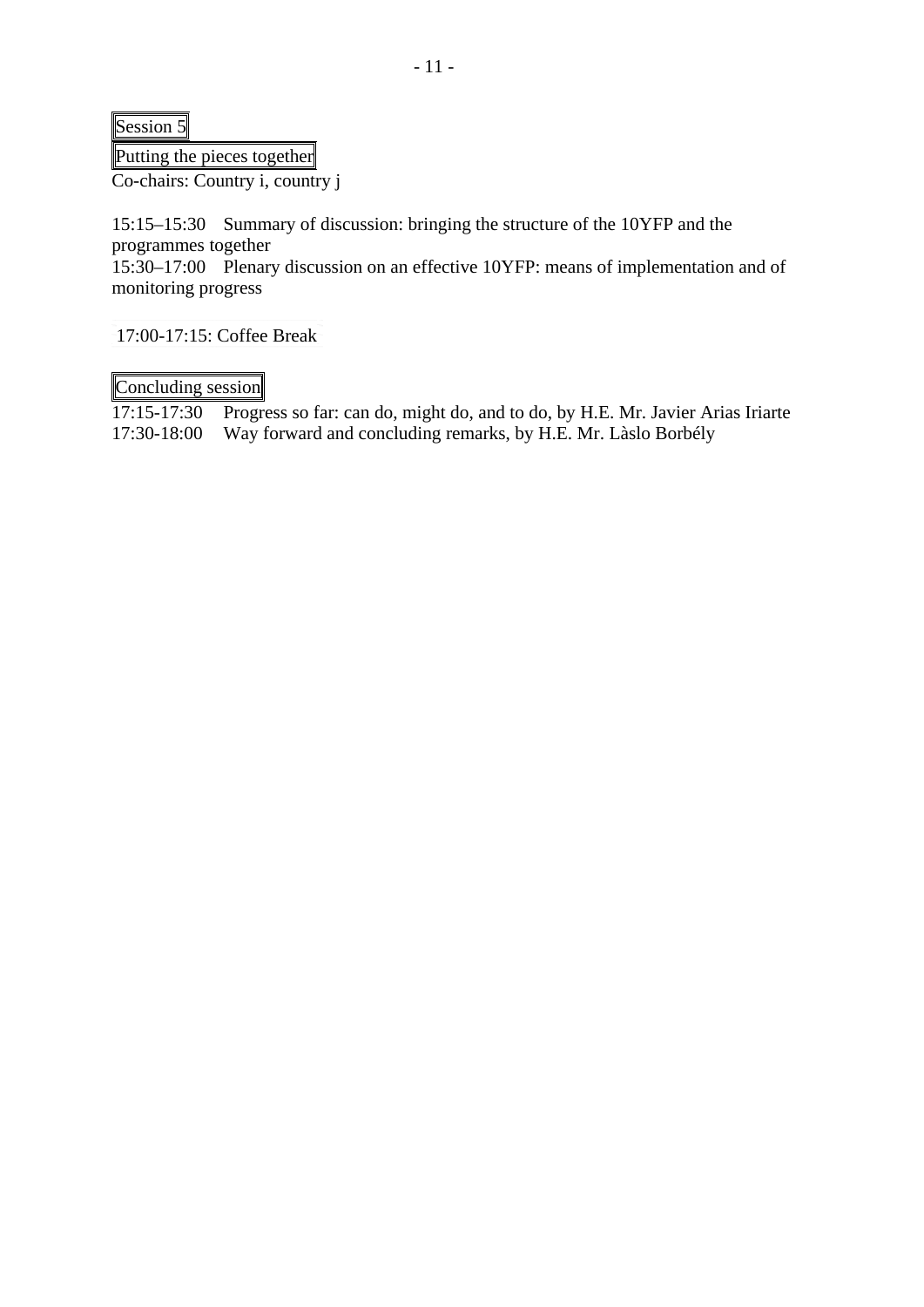## **ANNEX--4 CSD Intersessional Meeting on a 10-Year Framework of Programmes on Sustainable Consumption and Production Panama City, Panama, 13 – 14 January 2010**

#### **1. Background**

The  $19<sup>th</sup>$  $19<sup>th</sup>$  session of the Commission on Sustainable Development  $(CSD)<sup>1</sup>$  will deliberate, inter alia, on a ten-year framework of programmes (10YFP) on sustainable consumption and production (SCP). This responds to the mandate contained in the intergovernmentally agreed Johannesburg Plan of Implementation (JPOI) to "encourage and promote the development of a 10-year framework of programmes in support of regional and national initiatives to accelerate the shift towards sustainable consumption and production …" (JPOI, III, 14).

The Intergovernmental Preparatory Meeting (IPM), from 28 February to 4 March 2011, will result in a Chair's text that will serve as basis for negotiation of a 10YFP at CSD-19. In order that the groundwork is laid for fruitful discussions at the IPM, it is proposed to hold a high-level Intersessional Meeting on a 10-year framework of programmes on sustainable consumption and production, on 13-14 January 2011, in Panama City, Panama.

The meeting will be organized by the United Nations Division for Sustainable Development (DSD) of the Department of Economic and Social Affairs (DESA) with the United Nations Environment Programme (UNEP) and the Government of Panama. H.E. Mr. Javier Arias Iriarte, Administrator General National Authority on the Environment of the Republic of Panama, is currently Vice-Chair of the Commission on Sustainable Development.

The Intersessional Meeting will provide an opportunity for Member States, Major Groups and other stakeholders to elaborate on the ideas presented at CSD-18 for developing a **10-year framework of programmes on sustainable consumption and production**  (10YFP) and to consider options for structuring the 10YFP. It will also build technical capacity of participants in order to enable them to successfully and meaningfully participate in the negotiating policy session of CSD19.

The Government of Panama has graciously offered to host this important Intersessional Meeting, and a draft Host Country Agreement is currently being discussed with the relevant authorities.

### **2. Objectives**

1

 The two-day meeting aims to foster a productive dialogue on potential key structural elements as well as key programmes of a 10YFP, as well as the means of implementation necessary to ensure sustainability of such a framework and its programmes. It will also increase technical capacity of participants in the area of SCP. This Intersessional Meeting should result in the following outcomes:

> Broad understanding of the main features of and main functions to be served by a 10YFP on SCP

<span id="page-11-0"></span><sup>&</sup>lt;sup>1</sup> Three previous ones having been organized under the Marrakech Process, in Marrakech, Morocco, San Jose, Costa Rica and Stockholm, Sweden, respectively.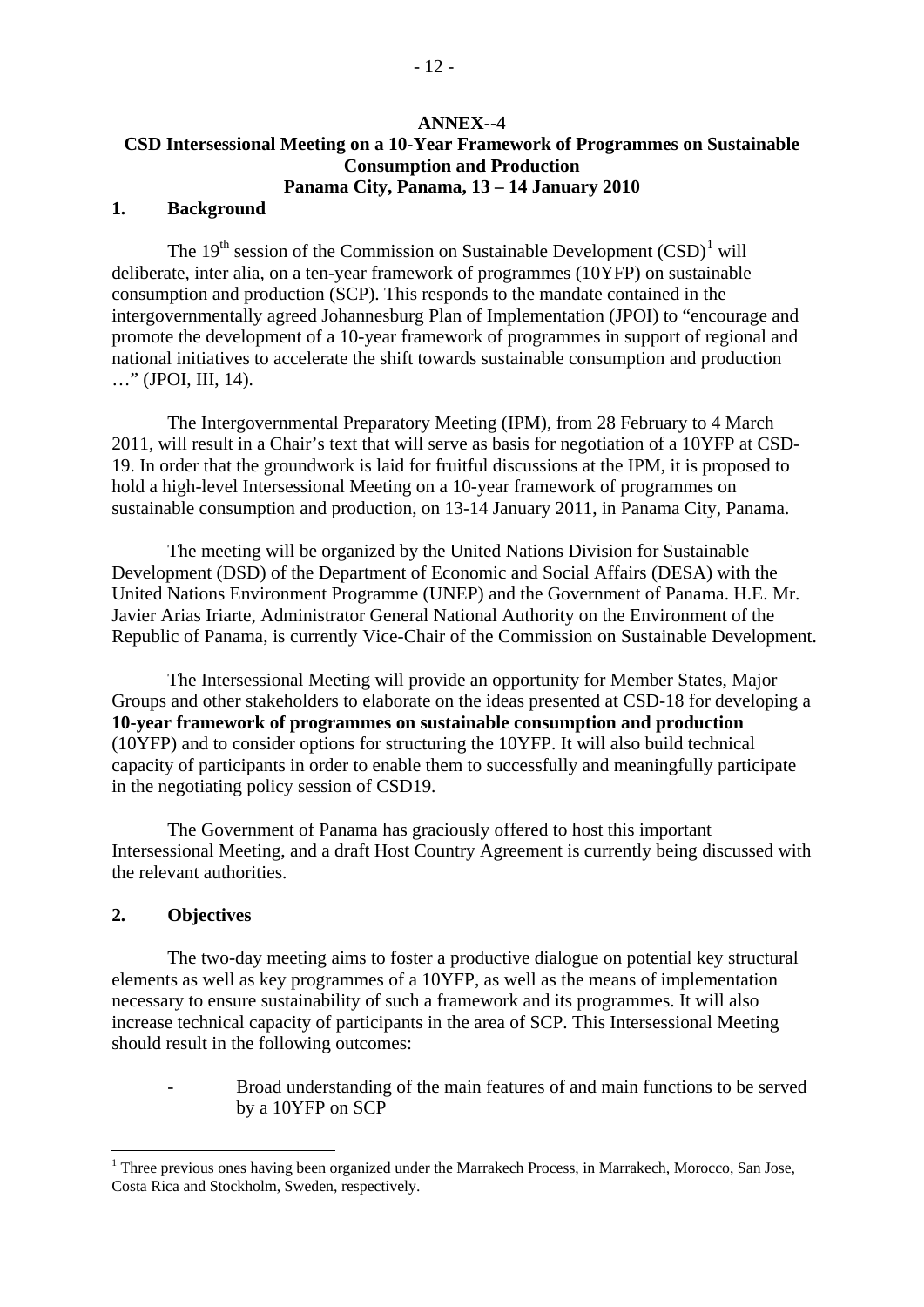- Enhanced understanding of the usefulness and relevance of different organizational models for the design of a 10YFPEmerging consensus on the key structural elements of a 10YFP and the key programmes for inclusion at launch
- Concrete suggestions on the means of implementation to ensure adequate and sustainable resources for programme implementation under a 10YFP
- Strengthened technical capacity of participants to contribute to the formulation of a coherent and effective 10YFP at the IPM and CSD-19.

## **3. Format**

The meeting is to be organized into plenary sessions and parallel working group discussions (see Provisional Agenda in annex). The meeting begins with opening remarks of the host and the Chair of CSD-19 followed by presentations from DESA and UNEP. Following this, the CSD-19 Chair will present his vision of what might be achieved at CSD-19 in the domain of sustainable consumption and production.

Following the opening plenary, there will be a discussion regarding the vision, goals and objectives of the 10YFP. The plenary will then break-out to parallel group discussions of possible models for a 10YFP, evaluated against the key functions which such a framework is meant to perform, viz., knowledge and information sharing, inter-organizational coordination, technical cooperation and financing. Another set of plenary and break-out group sessions will consider possible programmes for inclusion in a 10YFP. A final plenary will consider the means of implementation and monitoring of progress, to ensure both sustainability and effectiveness.

The report of the Intersessional Meeting will be transmitted by the Panamanian Vice-Chair of CSD-19 to the IPM and will also become an official document of CSD-19

### **4. Participants**

Invitations will be issued to a group of approximately 220 participants. The list of participants will be determined by the United Nations in consultation with the Government prior to the holding of the Meeting.

Three staff members of DSD/DESA are expected to participate to provide substantive support for the Ministerial Dialogue. The following provides an estimation of the breakdown of the broad number of participants that the Department of Economic and Social Affairs will be supporting: (i) up to 100 developing countries and countries with economies in transition (30 participants from Africa, 25 participants from Asia, 16 participants from Latin America and Caribbean, and 10 participants from Eastern Europe.); (ii) up to 15 resource persons selected by the United Nations; (iii) up to 20 local government officials selected by the Government (iv) up to 8 major group participants (excluding business); and (v) up to 15 officials from the United Nations and other participants invited by the United Nations and the Government, including representatives of regional and international organizations and the United Nations system. Their travel costs include transportation and DSA based on a three day stay plus terminal expenses. For each country sponsorship would be for one representative. This is to enable the full and constructive engagement of the selected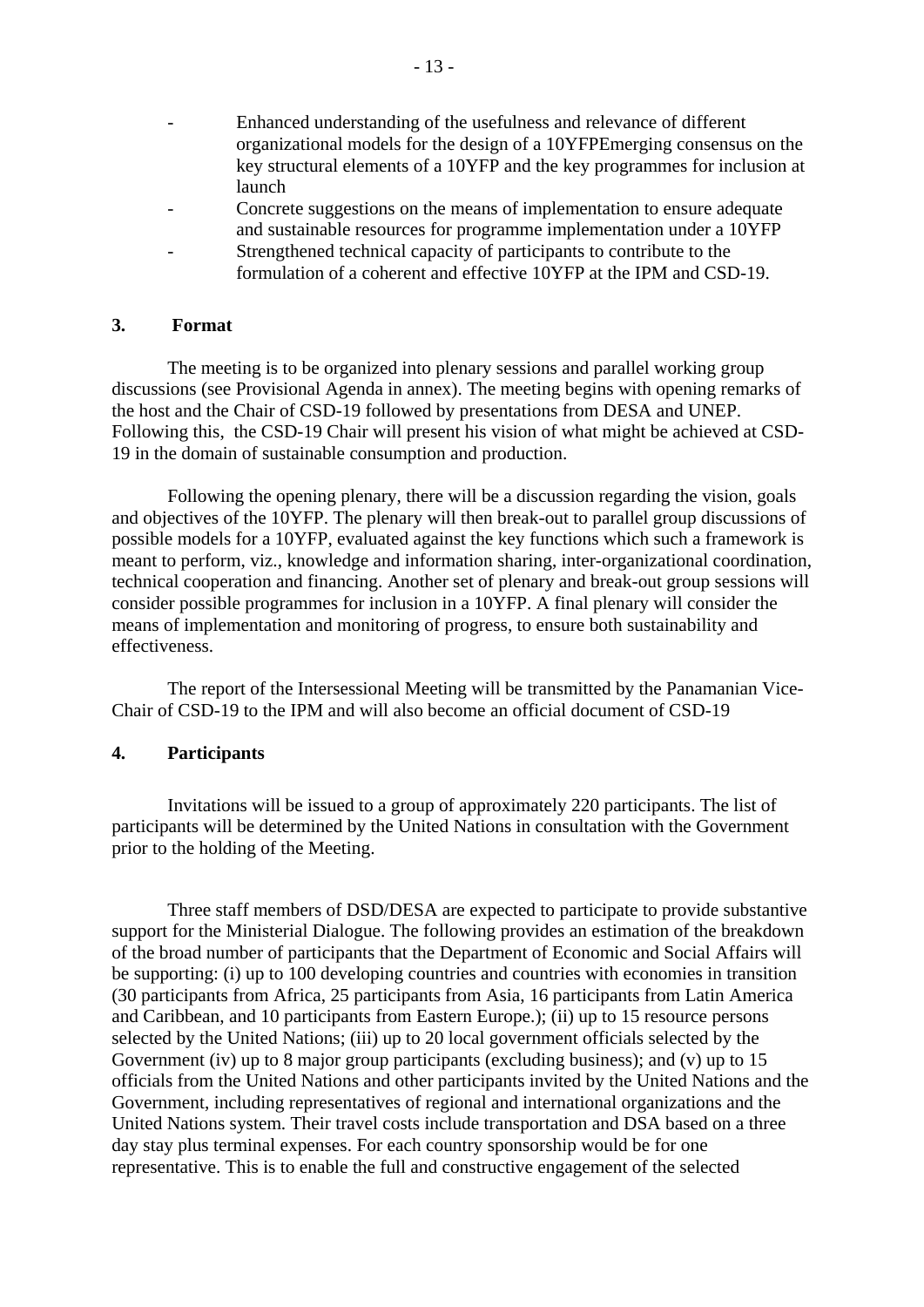countries in the Ministerial Dialogue, and so that developing country invitees are represented in a manner comparable to developed countries.

## **5. Venue and dates**

CSD Intersessional Meeting on a 10-Year Framework of Programmes on Sustainable Consumption and Production is to be held at "Hotel El Panamá, Vía España No.111", Panama, Republic of Panama, from 13 to 14 January 2011.

The meeting is to be organized as a cooperative undertaking of the UN Department of Economic and Social Affairs, UNEP and the Government of Panama.

## **6. Expected Accomplishments and Outputs**

 The Government of Panama, as host of the High-Level Intersessional Meeting on a 10YFP on SCP, is expected to present a report of the meeting to the Intergovernmental Preparatory Meeting, scheduled for late February 2011 and it will also become an official document of CSD-19.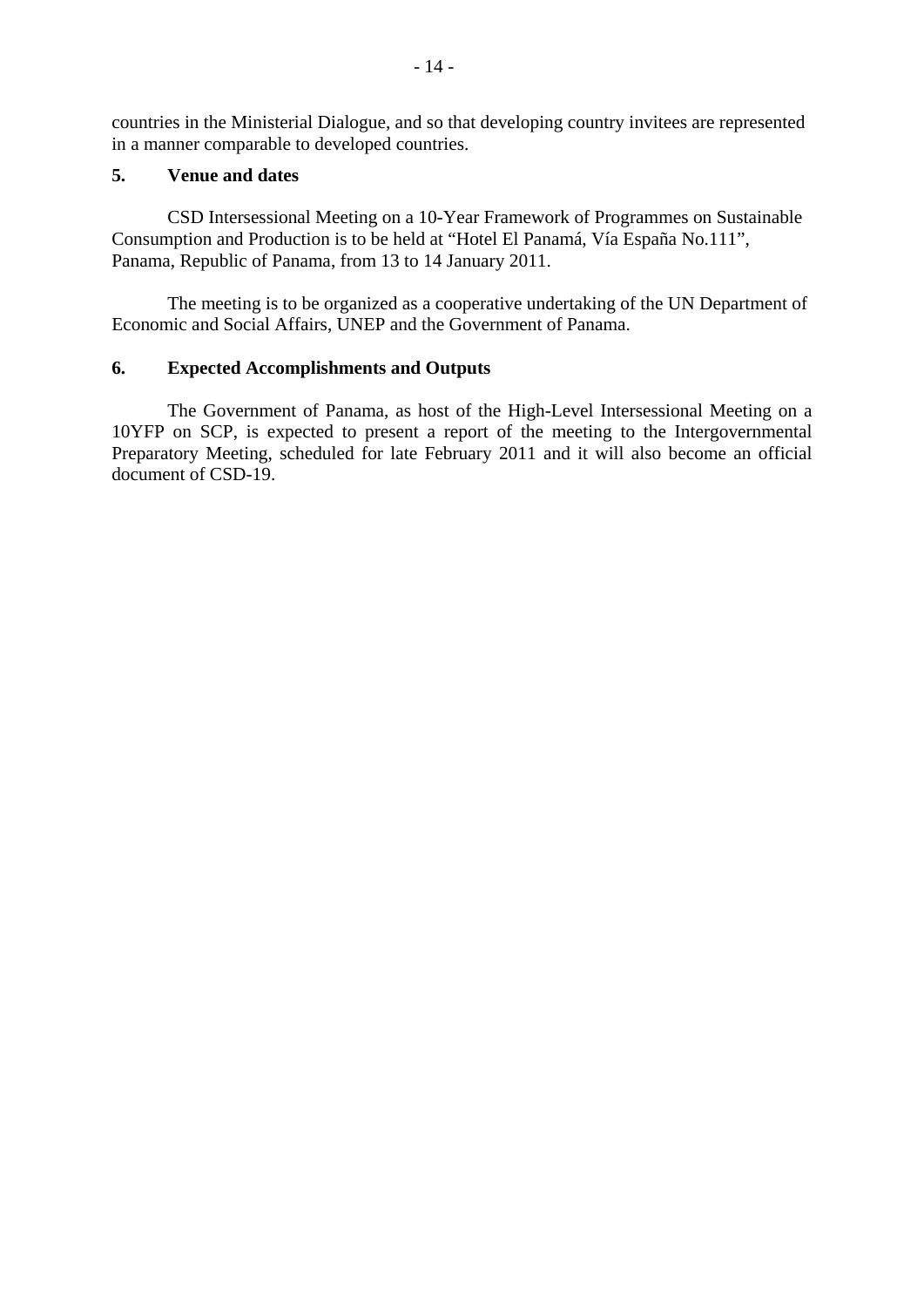**ANNEX- 5**  See power point presentation in a separate file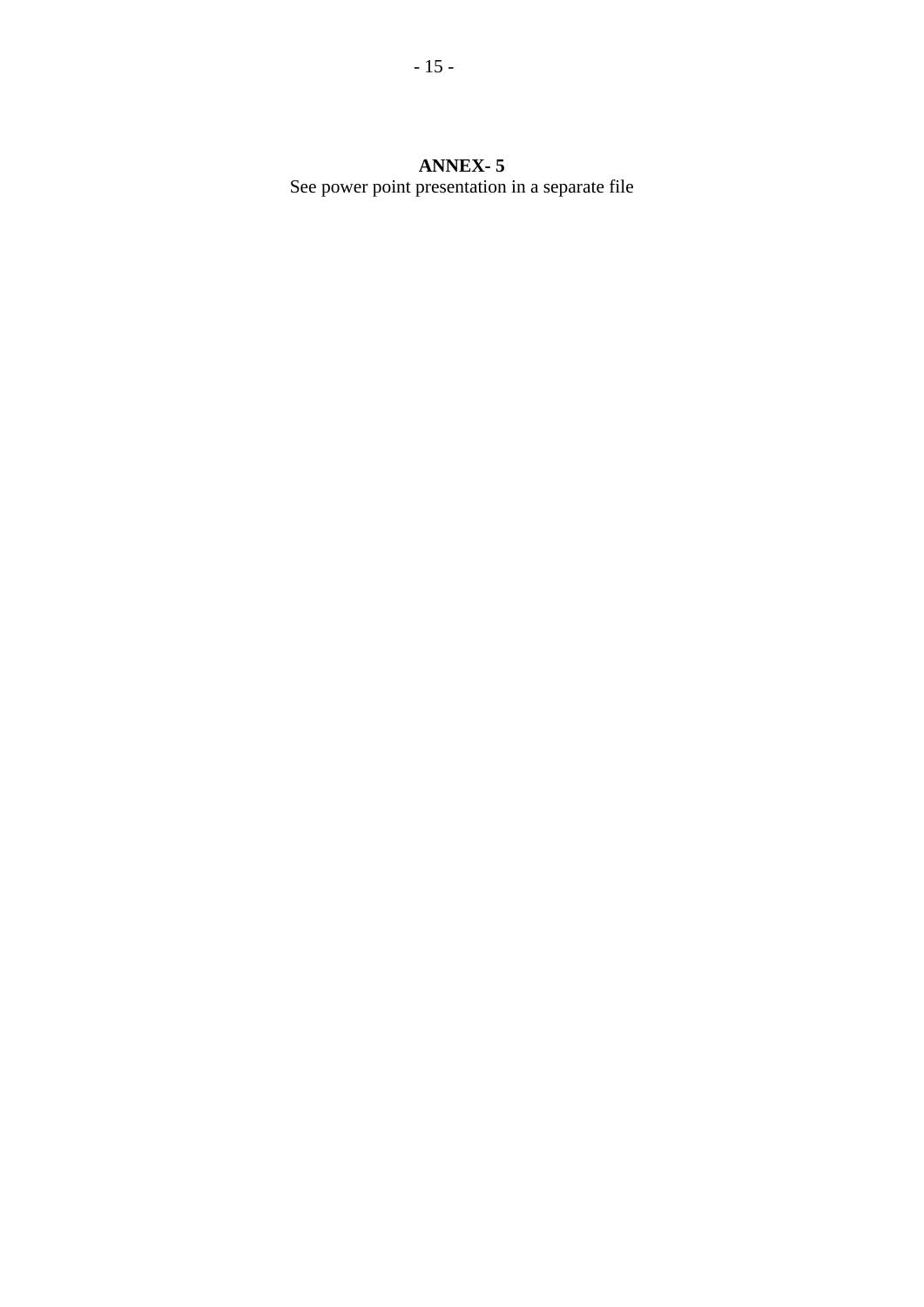# **ANNEX- 6**

# **Intersessional Meeting on Waste Management in Morocco Regional Capacity Building Meeting on Expanding Waste Management Services in African Countries**

## **1. Background**

Management of solid wastes and sewage was the subject of [Chapter 21](http://www.un.org/esa/sustdev/documents/agenda21/english/agenda21chapter21.htm) of [Agenda 21](http://www.un.org/esa/sustdev/documents/agenda21/english/agenda21toc.htm), which recognized that "environmentally sound management of wastes was among the environmental issues of major concern in maintaining the quality of the Earth's environment and especially in achieving environmentally sound and sustainable development in all countries. Solid wastes, as referred to in [Chapter 21,](http://www.un.org/esa/sustdev/documents/agenda21/english/agenda21chapter21.htm) included all domestic refuse and nonhazardous wastes such as commercial and institutional waste, street sweepings and construction debris and in some countries, human waste. Hazardous waste is frequently intermixed with other waste, posing particular management challenges.

At the [World Summit on Sustainable Development](http://www.un.org/jsummit/html/documents/summit_docs.html) in 2002, Governments reaffirmed the importance of solid waste management by calling for priority attention to be given to waste prevention and minimization, reuse, recycling, and the use of environmentally friendly alternative materials. They also called for the development of environmentally sound disposal facilities, including technology to convert waste into energy.

The issue of waste management, among others, will be considered by the [Commission on](http://www.un.org/esa/dsd/csd/csd_csd18.shtml)  [Sustainable Development](http://www.un.org/esa/dsd/csd/csd_csd18.shtml) in its fourth implementation cycle, which will take place in 2011 (CSD 19).

This regional event will bring together relevant stakeholders (i.e. mayors of cities, heads of municipalities, representatives of the private sector, international institutions, local communities, key research and policy institutes, and civil society, among others) to discuss waste management challenges in the Africa region and potential solutions and opportunities to address these challenges within the context of sustainable development.

# **2. Rationale and Objectives**

The rapid increase in volume and diversification of solid wastes generated mainly as a result of economic growth, urbanization, industrialization, unsustainable production and consumption patterns has had severe impacts on the global and local environment, natural resources, public health, local economy, and living conditions, and threatens the attainment of the [Millennium Development Goals.](http://www.un.org/millenniumgoals/)

Thus, development of appropriate policy frameworks and institutional arrangements are essential for providing efficient waste management services to the local communities, as well as to overcome health and environment related challenges resulting from poor service provision and facilities.

Solid waste management is conventionally thought as being the sole responsibility of municipalities (public utilities) to ensure that collection and disposal services are available across all communities, while ensuring the sustainability of these services. According to the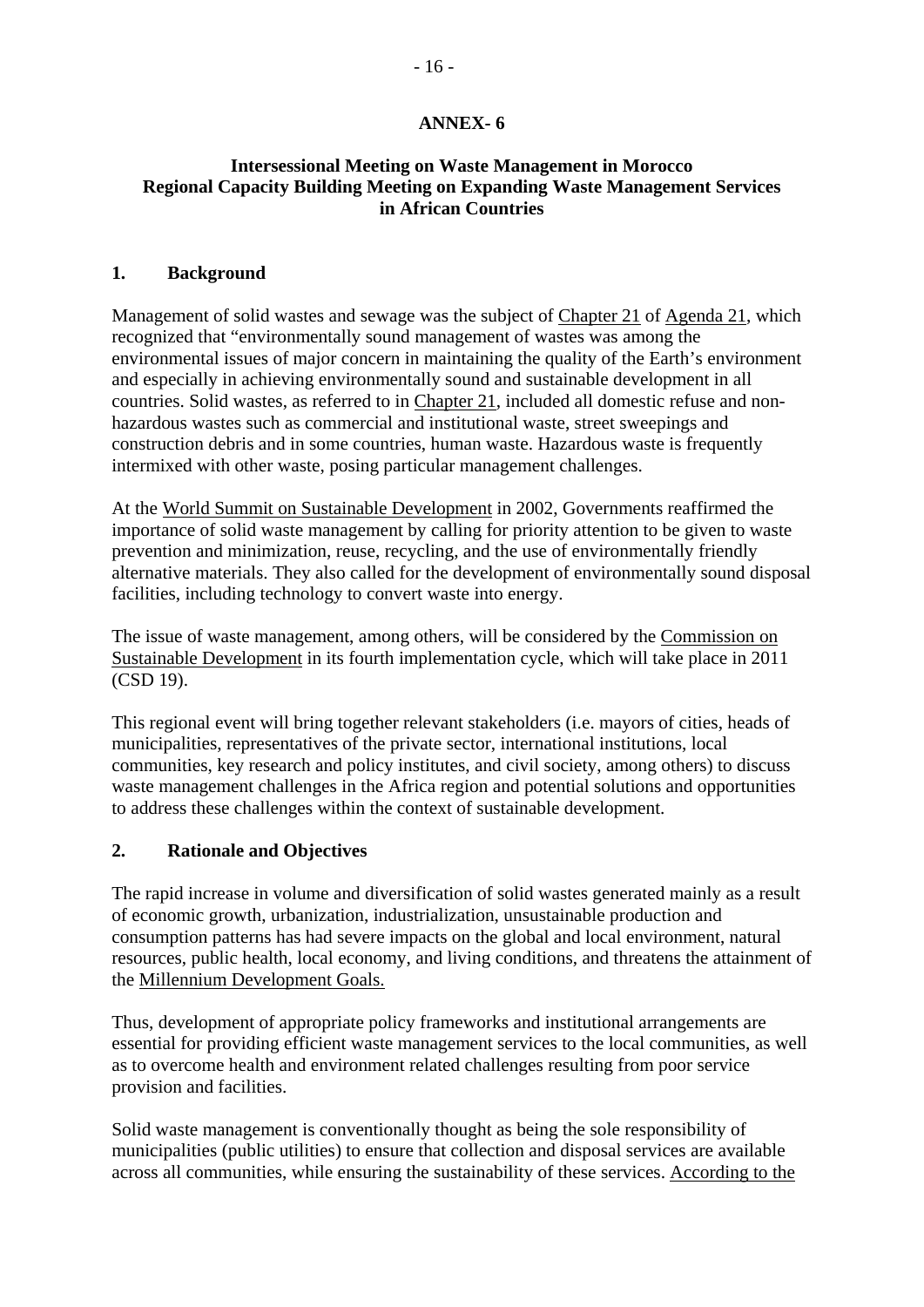[World Bank,](http://web.worldbank.org/WBSITE/EXTERNAL/TOPICS/EXTURBANDEVELOPMENT/EXTUSWM/0,,menuPK:463847~pagePK:149018~piPK:149093~theSitePK:463841,00.html) it is common for municipalities in developing countries to spend 20 per cent to 50 per cent of their available budget on solid waste management. In some developing countries, collection alone drains up 80 per cent to 90 per cent of municipal solid waste management budgets.

The complexity and daunting nature of waste management challenges require a deeper collaboration among different stakeholders, governments, civil society, private sector, local communities, and the UN system. Governments and public utilities facing enormous resource challenges in providing quality public services are increasingly looking towards collaboration with the private sector to help deliver their public service mandate. However, in practice, the policy environment in developing countries had not been very conducive to private sector participation in provision of waste management services and investing in waste management infrastructure.

In practice, such collaboration or partnerships could create win-win solutions for both the public utilities and private sector, if duly supported by appropriate policy frameworks. For example, such partnerships could lead to savings in municipal budgets, of which a large portion is often used for waste management. The private sector, on the other hand, may use this opportunity to convert waste into valuable resources and environmentally friendly products that would not only contribute towards achieving resource efficiency, but could also provide income-generating opportunities.

It is therefore important for African countries to institute appropriate policy frameworks and governance mechanisms leading to waste prevention and minimization along with improving waste collection, processing, treatment, disposal, and recycling. Experience shows that integrating private, formal, and informal systems of solid waste management can significantly increase the efficiency and effectiveness of municipalities in delivering required services, and enable to municipalities to save valuable resources while also providing health and environment benefits, including co-benefits.

The Regional Capacity Building Meeting will focus on the recognition of trends in waste management and the emerging problems of electronic waste. There are also high expectations that this meeting will encourage documented case studies in the local, national and the private sector and generate good practices and innovative approaches in waste management.

# **3. Expected Outputs and Accomplishments**

The Regional Capacity Building Meeting will make contributions to identify waste management policy options and concrete measures for municipalities and local authorities in African countries. Its deliberations will be captured in a meeting report.

The report will contribute to the preparation of the Secretary-General's report for the followup session of the Intergovernmental Preparatory Meeting of CSD-19, also to other related processes inside and outside the UN system scheduled for 2011. The report will in particular serve as a contribution to CSD-19 in identifying practical actions and options by all implementation actors to overcome obstacles, constraints and to address new challenges and opportunities as well as share lessons learned.

The meeting is also expected to lead in the development of communities of practice for scaling up of best practices on waste management;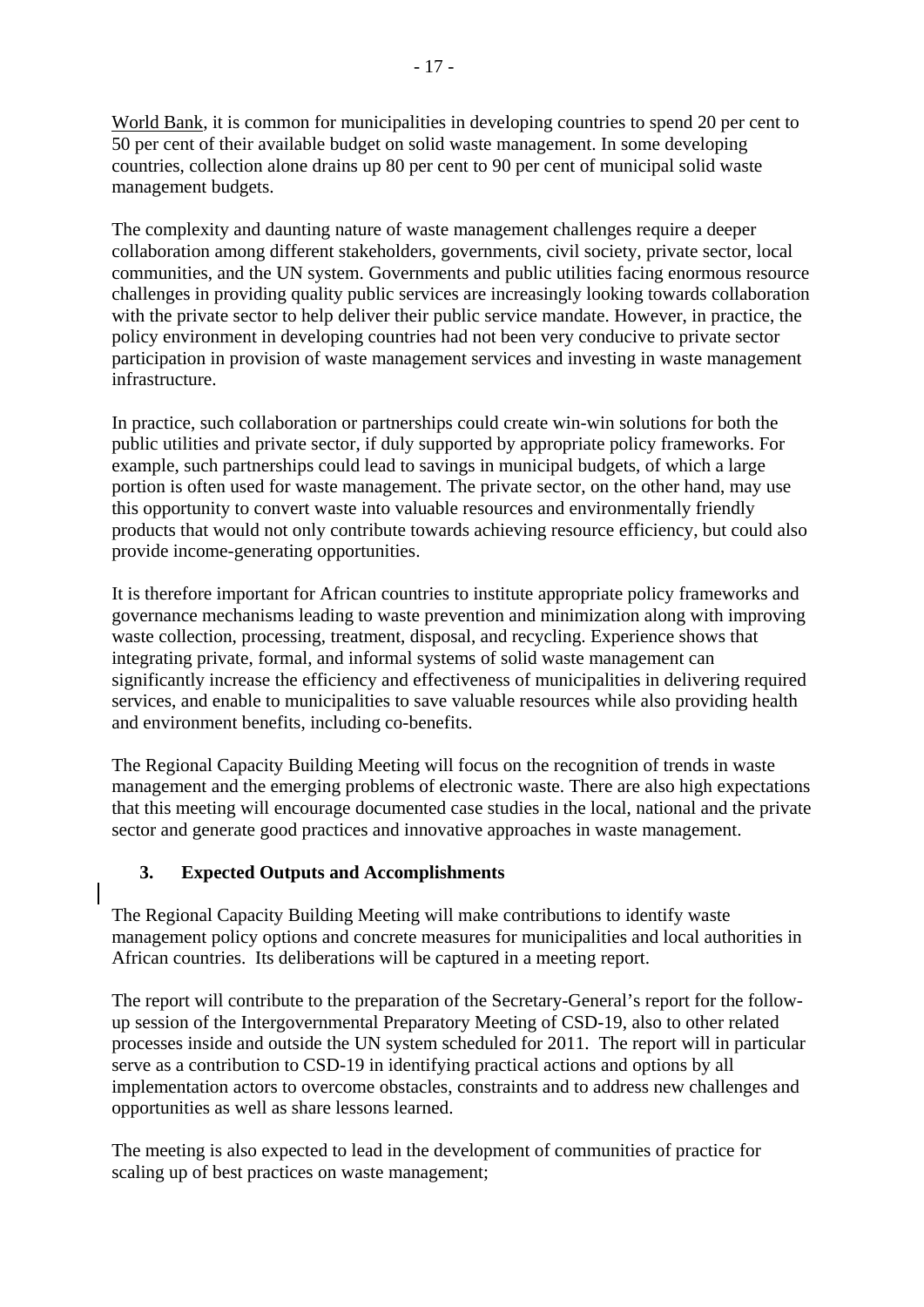It is expected that the meeting will contribute to the following:

- Enhanced participants' awareness about technology, policy and finance options to address waste management challenges;
- Enhanced capacity to identify opportunities for building partnerships for expanding waste management services;
- Empowered local governments in addressing economics of solid waste management and a better understanding of policy frameworks and economic instruments available

# **4. Participants**

Participation in the meeting will be by invitation only. It is expected that some 80 managers/experts/participants from developing and developed countries from around the world and from the host country will attend the event, including: Senior managers of public waste management utilities (municipalities), private service providers, community-managed waste management programmes, mayors of selected cities, selected national government officials and policymakers, representatives of UN and international institutions, including international financial institutions/donors, waste management experts.

DESA will cover the cost of 24 participants from developing African countries and UN-Habitat and UNEP will cover the cost of the remaining 25 participants. The cost of participation of the remaining participants, from developed countries, resource persons representing regional and sub-regional organizations, international agencies both, within and outside the UN system, will be covered by their organizations.

# **5. Venue and Dates**

The meeting will be held in Rabat, Morocco from 25 to 26 November 2010 at the Institut International de l'Eau et de l'Assainissement in Rabat.

# **6. Budget**

The proposed DSD project budget from Section 22 funds is US\$ 50,362 to cover travel expenses, DSA and terminal expenses for 24 participants from developing African countries and one staff servicing the meeting. UN-Habitat and UNEP will cover the remainder \$50,000 and \$20,000 respectively.